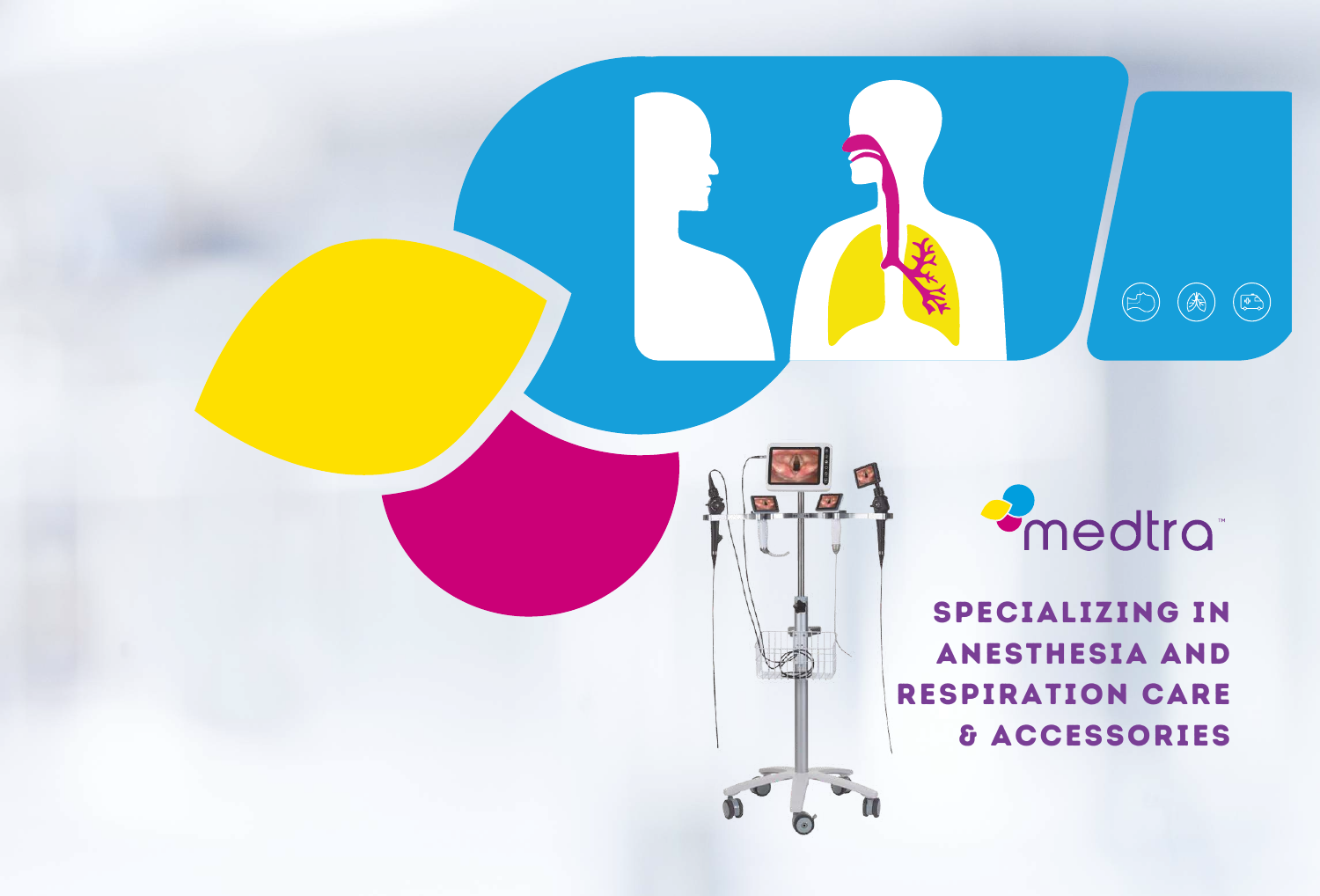**Medtra provides the right equipment and supplies to support the vital role of the anesthesia team. With extensive knowledge in both respiratory and anesthesia care, Medtra bridges the gap in critical care by integrating effective solutions that: Improve patient safety and outcomes. Reduce cross contamination risk. Deliver cost savings on both specialty and everyday products. Support compliance efforts.**

**VLM**

### **VL3D/VL4D**



**VL3S (3.5inch)**

**VLMCF (8inch)**

# **SPECIALIZING IN ANESTHESIA AND RESPIRATION CARE**



YOUR INTUBATION, WE BUILD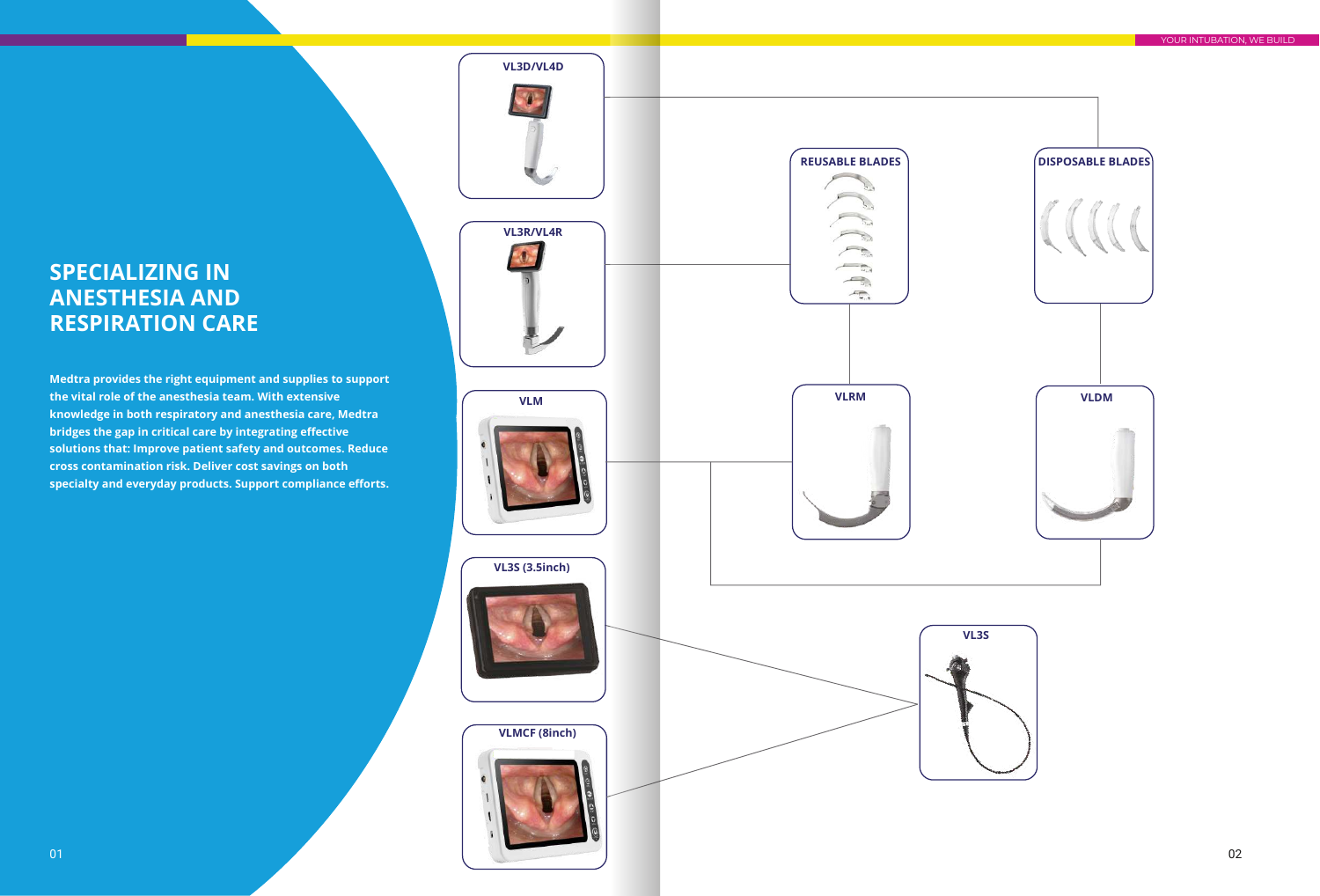# MedScope Disposable Video Laryngoscope











- 3.5/4 inch full-angle LCD high resolution display, Resolution ratio: 640 \* 480RGB/800\*480RGB
- Rotation: up/down:140º left/right:180º



• Through the USB data interface, charging, video copy the output • Extensible external HD interface display

• one-click button for photography and video recording • built-in 8G storage card





• 8 models of blades are disigned for various population

Anti-Fog Lens Anti-Microbial Handle

**Disposable blades** Sterile package Single use design avoid Cross Infection

### **Reusable blades**

Durable 316 Medical stainless steel IPX8 waterproof grade design Support immersion disinfection

Lightweight, Portable Faster Installation and Intubation Faster Removal of blades or Drop blades The 3.5 inch anti-reflective display with full view has the high performance visualization capabilities for every intubation Better View: 2.0 Megapixels Cameras

Rechargeable Ii-ion battery, One Shot Button for Recording

• 5 models of blades are disigned for various population **Model is complete**

|                                             | Size: 3.5inch/4inch Full view          |
|---------------------------------------------|----------------------------------------|
|                                             | Monitor: LCD                           |
| <b>Display</b>                              | Resolution Ratio: 640X480RGB/800*4     |
|                                             | Aspect Ratio: 4:3                      |
|                                             | Video refresh Rata: 30FPS              |
|                                             | Illumination: LED                      |
| Data output                                 | Easy to establish and store files      |
| Image output                                | USB interface                          |
|                                             | <b>Resolution Ratio 2.0M Pixels</b>    |
| Laryngoscope blade<br><b>Camera Include</b> | Field Angle: 66°                       |
|                                             | Illuminance ≥800LUX                    |
| <b>Handle</b>                               | Confortable ergonomic short handle     |
|                                             | Type Rechargeable Lithium Battery      |
|                                             | Long working time ≥120-150 Minutes     |
| <b>Battery</b>                              | Voltage 3.7V                           |
|                                             | Capacity 3200mAh                       |
|                                             | Battery life Cycle: More Than 300 time |
|                                             | Charging times: less than 4-6hrs       |

### **Cost Effective**

Low cost disposable blades 316 medical stainless reusable blades can be used 1000 times

| Size: 3.5inch/4inch Full view             |
|-------------------------------------------|
| <b>Monitor: LCD</b>                       |
| Resolution Ratio: 640X480RGB/800*480RGB   |
| Aspect Ratio: 4:3                         |
| Video refresh Rata: 30FPS                 |
| <b>Illumination: LED</b>                  |
| Easy to establish and store files         |
| <b>USB</b> interface                      |
| <b>Resolution Ratio 2.0M Pixels</b>       |
| Field Angle: 66°                          |
| Illuminance ≥800LUX                       |
| Confortable ergonomic short handle design |
| Type Rechargeable Lithium Battery         |
| Long working time ≥120-150 Minutes        |
| Voltage 3.7V                              |
| Capacity 3200mAh                          |
| Battery life Cycle: More Than 300 times   |
| Charging times: less than 4-6hrs          |

# MedScope Resuable Video Laryngoscope

### **Functional**

### **The image quality**

### **Model is complete**

### **High resolution wide-angle**

### **Faster**

### **Safety**

### **Easier**

### **High-Definition**

### VL3D/VL4D

## **Technical Specifications**



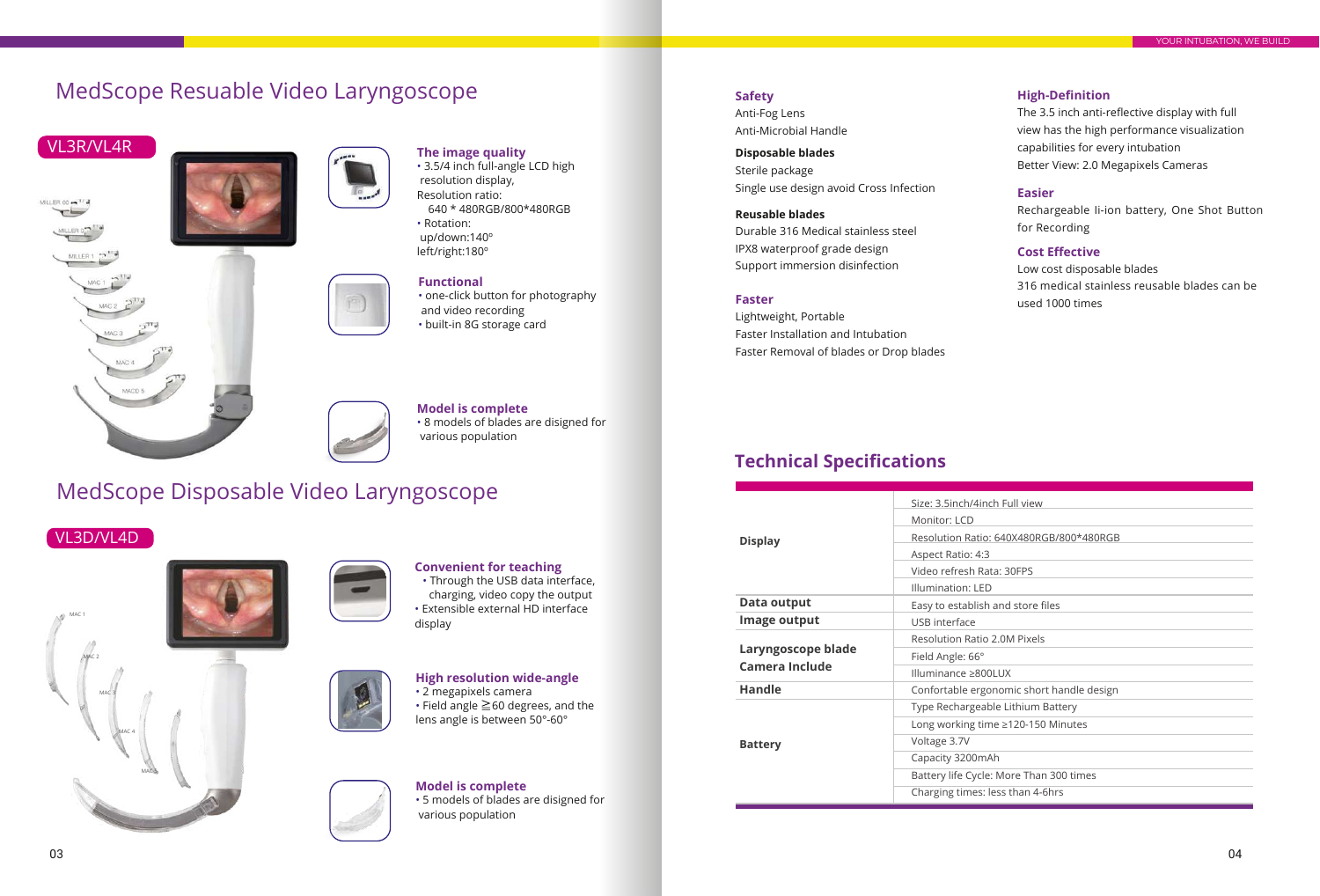



- Digital color monitor with LCD-quality resolution
- Reusable video laryngoscope with
- digital-resolution camera
- Innovative blade sizing, angulation, and camera positioning
- Anti-fog feature, with a rapid heating profile to resist lens clouding and secretions

• Integrated, real-time recording helps confirm tube placement and facilitate teaching • Ergonomic design and rugged construction for multiple clinical applications • Reusable blades in 8 sizes: MILLER 00, 0, 1, MAC 1,2,3,4,5 • Also available in 5 single-use sizes



### **Reusable Blades**

### **VLM=ADVANCED AIRWAY VIEWS**

### **VLM=ADVANCED USER FEATURES**

| <b>Type</b>                     | <b>VLRM</b>                                                                                         | <b>VLDM</b>                   |  |
|---------------------------------|-----------------------------------------------------------------------------------------------------|-------------------------------|--|
| Display                         |                                                                                                     | 8 Inch LCD monitor HD Display |  |
| Resolution                      |                                                                                                     | 1024*768RGB                   |  |
| Data audiovisual output         |                                                                                                     | Support                       |  |
| Camera Resolution               |                                                                                                     | 2M Pixel                      |  |
| View Angle                      |                                                                                                     | $66^\circ$                    |  |
| Illumination                    |                                                                                                     | $\geq$ 800LUX                 |  |
| Battery life time               |                                                                                                     | $> 2$ Hours                   |  |
| <b>Battery Capacity</b>         |                                                                                                     | 3200mAh                       |  |
| Voltage                         | 3.7V                                                                                                |                               |  |
| <b>Blade Type</b>               | Reusable Blades<br>Disposable Blades                                                                |                               |  |
| Material of Blade               | PC<br>SUS316L                                                                                       |                               |  |
| Short and Record function       | Support                                                                                             |                               |  |
| Ant-fog                         | Ant-fog when it's on                                                                                |                               |  |
| <b>Blade sizing</b>             | Mac 1/2/3/4/5<br>Miller 00/0/0; Mac 1/2/3/4/5                                                       |                               |  |
| HDMI&USB Port                   | Include                                                                                             |                               |  |
| Connector for Screen and Handle | Include                                                                                             |                               |  |
| Bracket (With Tray)             | Include                                                                                             |                               |  |
| Attachments                     | Adapter, Power cord, Data Connection line                                                           |                               |  |
| <b>Blades Disinfection</b>      | Refer to the reusable laryngoscope instructions<br>Refer to the Disposable laryngoscope instruction |                               |  |

When time is critical, make your go-to device the MedScope VLRM/VLDM.

Ideal for demanding OR, ED, and ICU settings, the VLRM/VLDM provides a consistently clear view of the airway, and enhanced maneuverability enabling fast intubations. The VLRM/VLDM system gives you a choice of 8 reusable blades and 5 disposable blades to cover a wide range of patients—from infant to morbidly obese.

Add real-time recording and an onboard tutorial, and you'll see why MedScopeVLRM/VLDM is the one you go to for advanced video laryngoscopy.

Real-time recording. LCD clarity.



### **Applications**

- First-use intubations, replacing direct laryngoscopy
- Normal or restricted oropharyngeal views
- Cormack-Lehane Grades I–IV laryngeal views
- Trauma airways—excellent when dealing with

blood and secretions in the airway

• Video-guided tube exchange in the ICU

### **Disposable Blades**

### VLRM



### **Advanced Video Laryngoscopy:**

# MedScope VLRM/VLDM

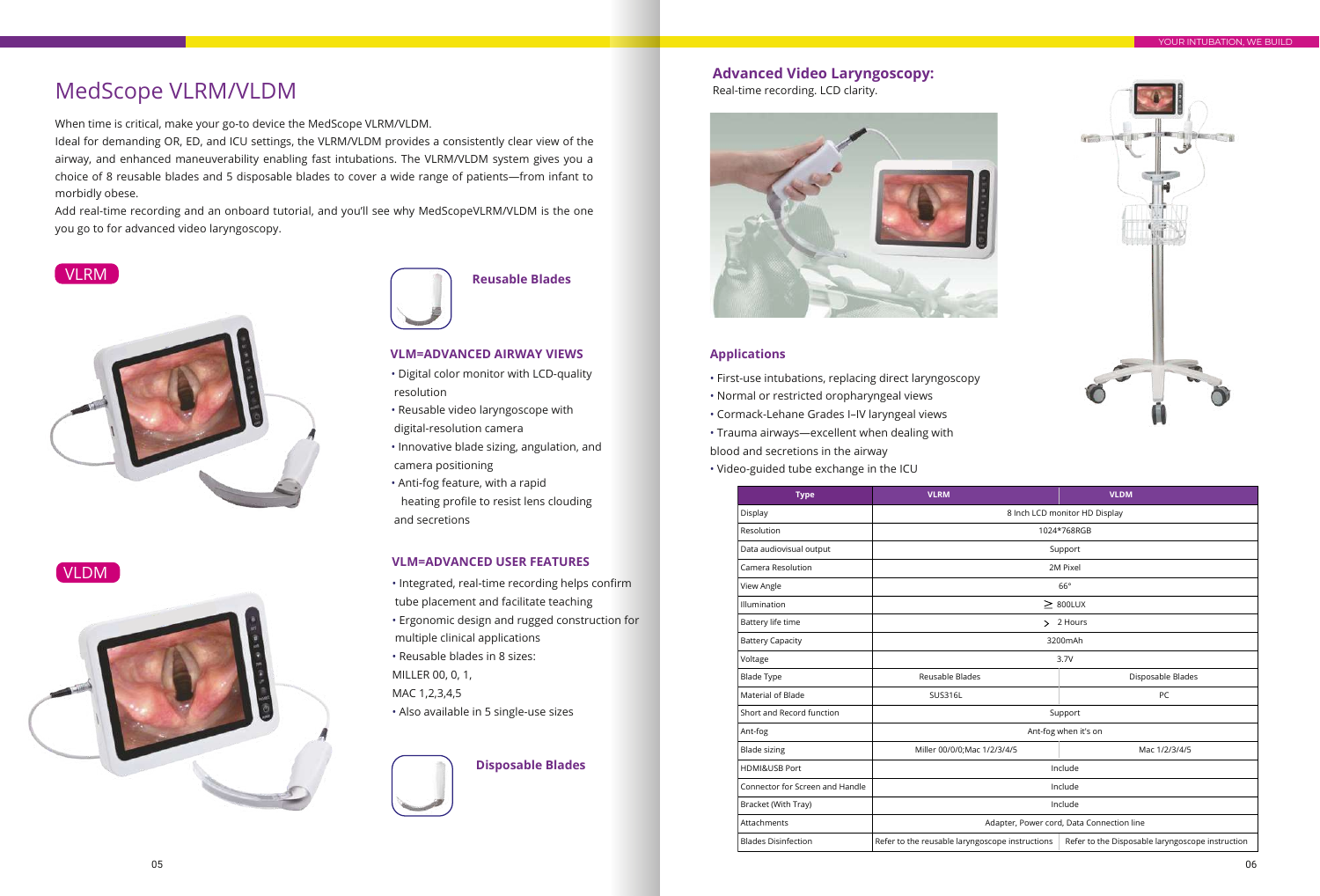| <b>PARTS</b>                    | <b>PARAMETERS</b>                |                          |                        |
|---------------------------------|----------------------------------|--------------------------|------------------------|
|                                 | Infant(Flexible)                 | Adult(flexible)          | Adult(un-bending)      |
| Field Angle                     |                                  | 100+10%                  | 60+5%                  |
| Depth of Focus                  |                                  | 3-50mm                   | 20-50mm                |
| Resolution                      |                                  | 640*480                  |                        |
| Display                         |                                  | 3.5"                     |                        |
| Pixel                           | 400*400                          |                          | 640*480                |
| Illuminance                     |                                  | $\geq$ 400LUX            |                        |
| Weight                          | 330g                             | 340g                     | 350g                   |
| Swivel Up and Down              | $0^\circ \sim 130^\circ$         |                          |                        |
| Swivel Left and Right           |                                  | $0^\circ \sim 270^\circ$ |                        |
| Rigid Tube Diameter             | 3mm                              | 3.9 <sub>mm</sub>        | 5.0 <sub>mm</sub>      |
| Rigid Tube Radian               |                                  | $80$ mm > R > 50mm       | R=55mm, R=65mm, R=75mm |
| Rigid Tube Length               | $L=300$                          |                          | 380mm                  |
| <b>Battery Discharging Time</b> | $\prime$                         |                          |                        |
| <b>Battery Recharging Time</b>  |                                  |                          |                        |
| <b>Recharging Times</b>         | >300                             |                          |                        |
| Adapter Input                   | 100-240VAC 50/60Hz               |                          |                        |
| Adapter Output                  | 5V 2000mA                        |                          |                        |
| <b>Working Temperature</b>      | $5^{\circ}$ C ~ +40 $^{\circ}$ C |                          |                        |
| <b>Working Humidity</b>         | $20\% - 80\%$                    |                          |                        |
| Working AP                      |                                  | 860hpa ~ 1060hpa         |                        |

# MedScope VL3H Rigid Laryngoscope



Five Size Diameter Rigid Laryngoscope The VL3H Series Features

- 5 Size: 3.0mm、3.9mm、5.0mm
- 5 models of VL3H hard blades: N3065、N3965、H5055、H5065、H5075
- Specification H5055, H5065, H5075, diameter for disposable
- Specification N3065, N3965, diameter can be reused for more than 5,000 times
- Integrated design, no maintenance
- 3.5-inch full view LCD scrren
- resolution ratio: 640X480
- 5 diameter specifications
- support oxygen supply
- The stylet can be arbitrary plastic, rear end high elastic, not easy to damage the airway
- Can take pictures, videos, data output storage files
- The diameter of the pipe can be reused for more than 5,000 times

## **Specifications**

### **Main Features**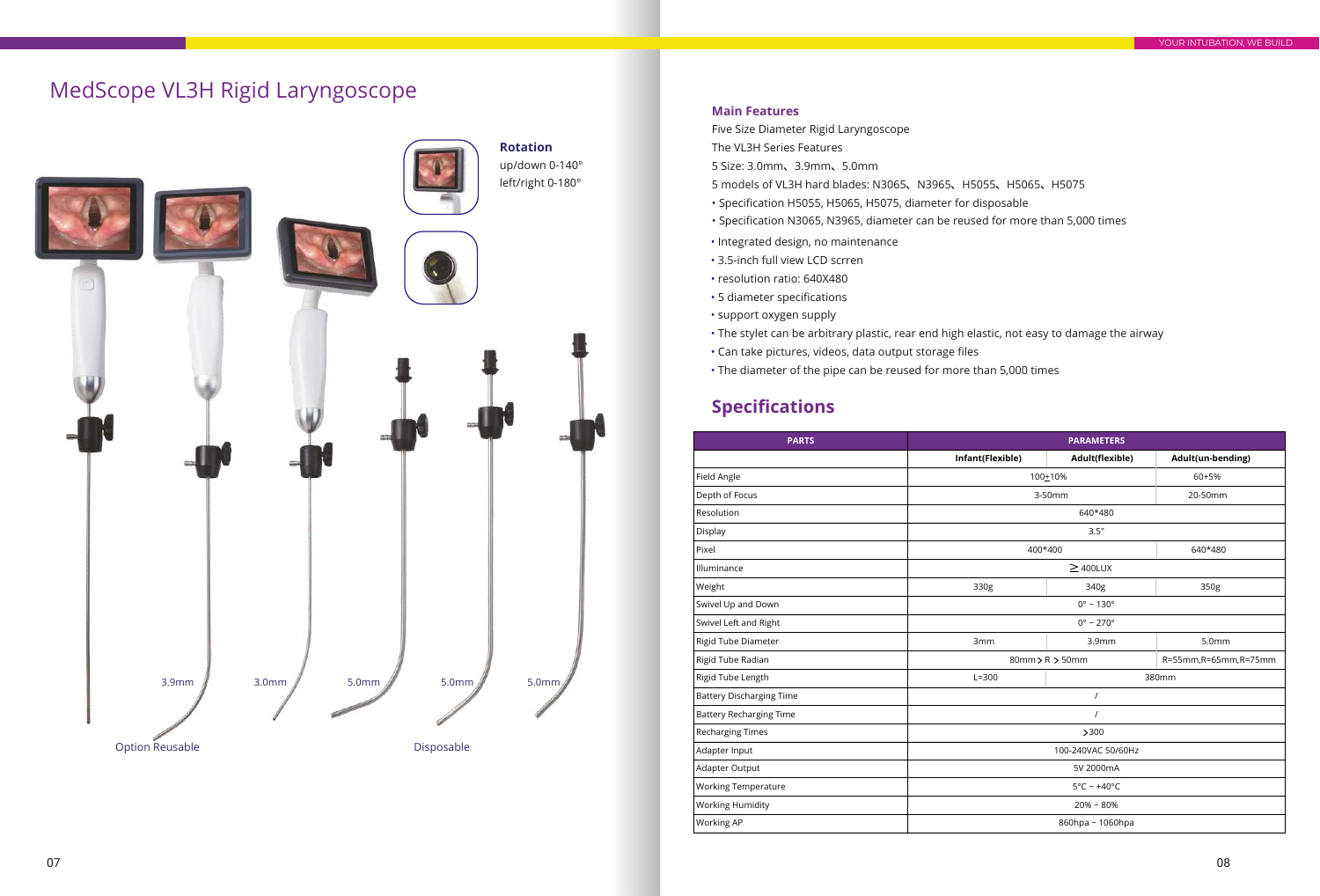Horizontal and vertical rotation angle: ≥ 120º HD full view screen, 6 function buttons, USB port, HDMI port for big display.

1 lock design Fast installation and disassembling Stay firm and efficient



Inner diameter: 1.2mm/2.2mm/2.6mm available

Fast Connection; Smooth Suction

Photo and Video recording function, Easy for clinical teaching and training

Ergonomic streamline design

Anti-slip and improve hand held comfort

Display



Quick Handlings

Handle

Suction Button

### Working Chanel

Camera System

# MedScope Series VL3S

 $\leftrightarrow$ 



Size

Applied to the departments such as: ICU, NICU, Respiration, Anesthesia, Emergency etc.

Available for the intubation of difficult airway, Inspection of airway and double chamber,Alveolarlavage, Biopsy, Treatment of pneumothorax, Stent Implantation, Removal of tracheal foreign bodies, Other treatments for the bronchi, Such as Local radiotherapy and chemotherapy, Medication Injection

Electronic camera system with LED, New technology for the photo processing: CMOS, Higher quality pictures, Last longer than traditional scope

One screen for four scopes, Four working channel sizes for option

### **Accessories available: Trolley**

- 
- 
- 
- 



| Scope Body | illumination                     |
|------------|----------------------------------|
|            | Joint Outer Diameter             |
|            | Instrument Chanel Inner Diameter |
|            | Working Length                   |
|            | Anti-Fog                         |

Flexible angulation control Precise location



True 1:1 Torque Ratio for Easy operation Scope











Angulation Control

Continuous working time in more than two hours, but depends on ambient temperature and battery condition

Note

- M28/M39 is not applicable for endoscopic diagnosis and treatment accessories.
- 
- 

### **Portable**

### **Economic**

### **Application**

### **Multifunction**

# **Reference**

|            | M <sub>50</sub>   | M52   | M39                                        | M <sub>28</sub>   |
|------------|-------------------|-------|--------------------------------------------|-------------------|
|            | LED               |       |                                            |                   |
|            | 5.8mm             |       | 5.2mm 3.9mm                                | 2.8 <sub>mm</sub> |
| r Diameter | 2.6 <sub>mm</sub> | 2.2mm | 1.2 <sub>mm</sub>                          | 0 <sub>mm</sub>   |
|            | 650mm             |       |                                            |                   |
|            |                   |       | Anti-fog when it's, no need for preheating |                   |

|         | Size                     |
|---------|--------------------------|
|         | Size                     |
|         | Storage                  |
| Display | Shoot                    |
|         | Video Record             |
|         | <b>White Balance</b>     |
|         | Freeze/Backwards         |
|         | Video Synchronous Output |

|     | M50          | M <sub>52</sub> | M39 | M28 |
|-----|--------------|-----------------|-----|-----|
|     | 3.5inch/8inc |                 |     |     |
|     | 8GB SD Card  |                 |     |     |
|     | Support      |                 |     |     |
|     | Support      |                 |     |     |
|     | Support      |                 |     |     |
|     | Support      |                 |     |     |
| յut | Support      |                 |     |     |

• M28/M39/M52/M58 is not suitable for high frequency electrothereapy surgery and laser hemostasis

### Operating System - Software system upgrades are free for life

### **Advantages**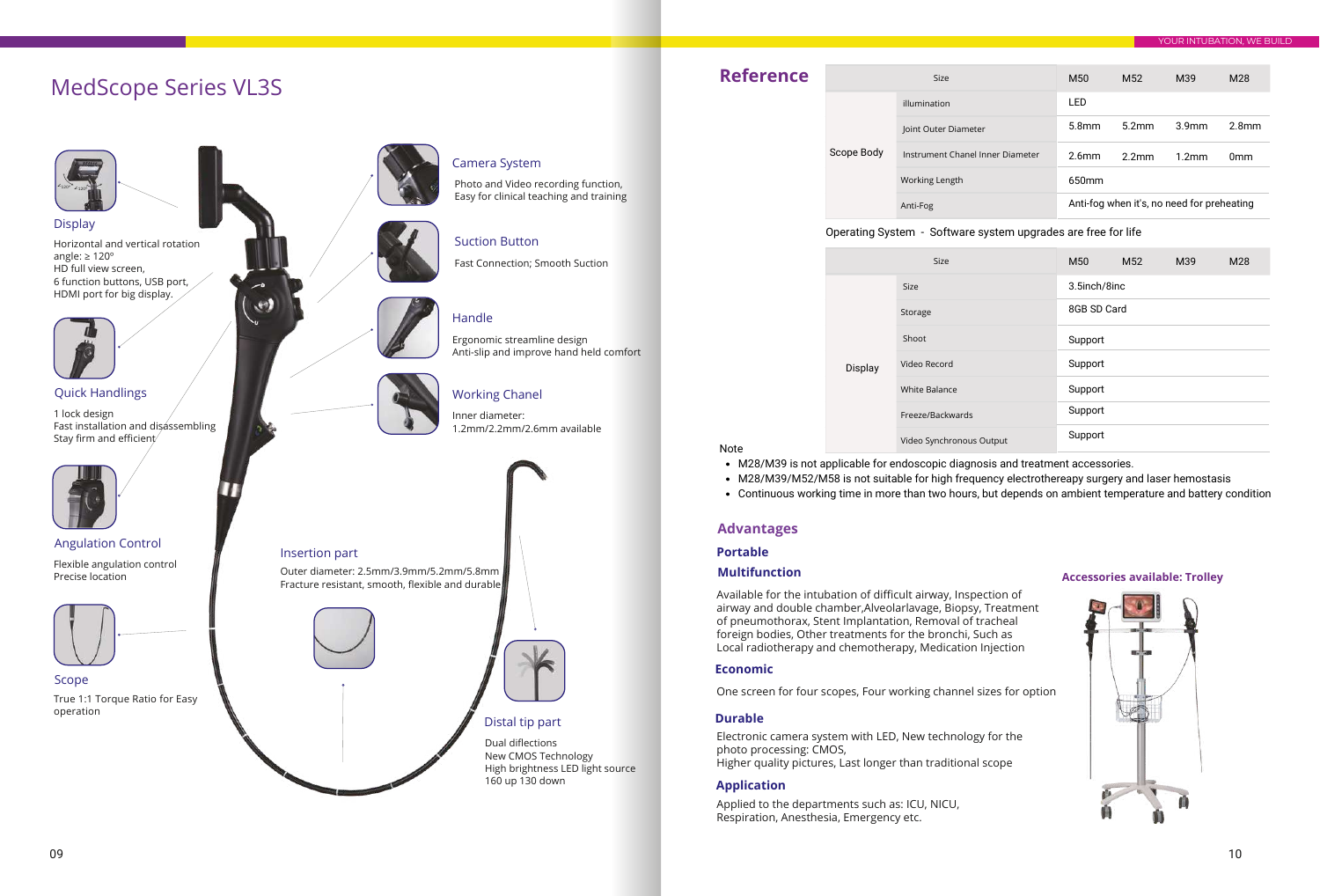

| odel No | Size(L*W*H) | <b>Applicable Patients</b> |
|---------|-------------|----------------------------|
| Mac 1   | 95x28x12.5  | Infant                     |
| Mac 2   | 110x29x13   | Children                   |
| Mac 3   | 120x27x13   | Adult                      |
| Mac 4   | 135x22x14   | Difficulty (Obese)         |
| Mac 5   | 120x29x16   | Difficulty                 |

|           | Model No          |           | Size(L*W*H) | <b>Applicable Patients</b> |
|-----------|-------------------|-----------|-------------|----------------------------|
| Miller 00 |                   | 72x16x30  |             | Premature                  |
| Miller 0  |                   | 84x17x30  |             | Newborn                    |
| Miller 1  |                   | 110x18x30 |             | Infant                     |
| Mac 1     | MacD              | 101x18x34 | 96x18x34    | Infant                     |
| Mac 2     | MacD 1            | 117x23x37 | 115x22x50   | Children                   |
| Mac 3     | MacD <sub>3</sub> | 130x24x39 | 127x22x34   | Adult                      |
| Mac 4     | MacD $4$          | 138x26x49 | 136x22x57   | Difficulty(Obese)          |
| Mac 5     | MacD 5            | 150x25x52 | 147x22x59   | Difficulty                 |

Mac1/2/3/4/5 Option: blades with channel (Mac 3/4) **Full Cover Blades covid-19**





For use with endotracheal tubes 6,0 mm and larger.

Recommended to facilitate successful intubations.

Color: BLUE/RED Size: 3.5inch/8inch **EMS BAG**

A stand-alone configuration for use in a variety of hospital settings

> Mac 1/2/3/4/5 Option: blades with channel (Mac 3/ 4)

### **Silicone Cover Blades**

Mac 1/2/3/4/5 Option: blades with channel (Mac 3/ 4)

### **RIGID STYLET**

### **MOBILE STAND**

### **Half Cover Blades**

# ACCESSORIES









### **Disposable Blades**

### **Reusable Blades**

|                  | Model No          |                |
|------------------|-------------------|----------------|
| Miller 00        |                   | 72             |
| Miller 0         |                   | 84             |
| Miller 1         |                   | 11             |
| Mac 1            | MacD              | 1 <sup>1</sup> |
| Mac <sub>2</sub> | MacD 1            | 11             |
| Mac <sub>3</sub> | MacD <sub>3</sub> | 1 <sup>5</sup> |
| Mac <sub>4</sub> | MacD <sub>4</sub> | 1 <sup>5</sup> |
| Mac 5            | MacD 5            | 15             |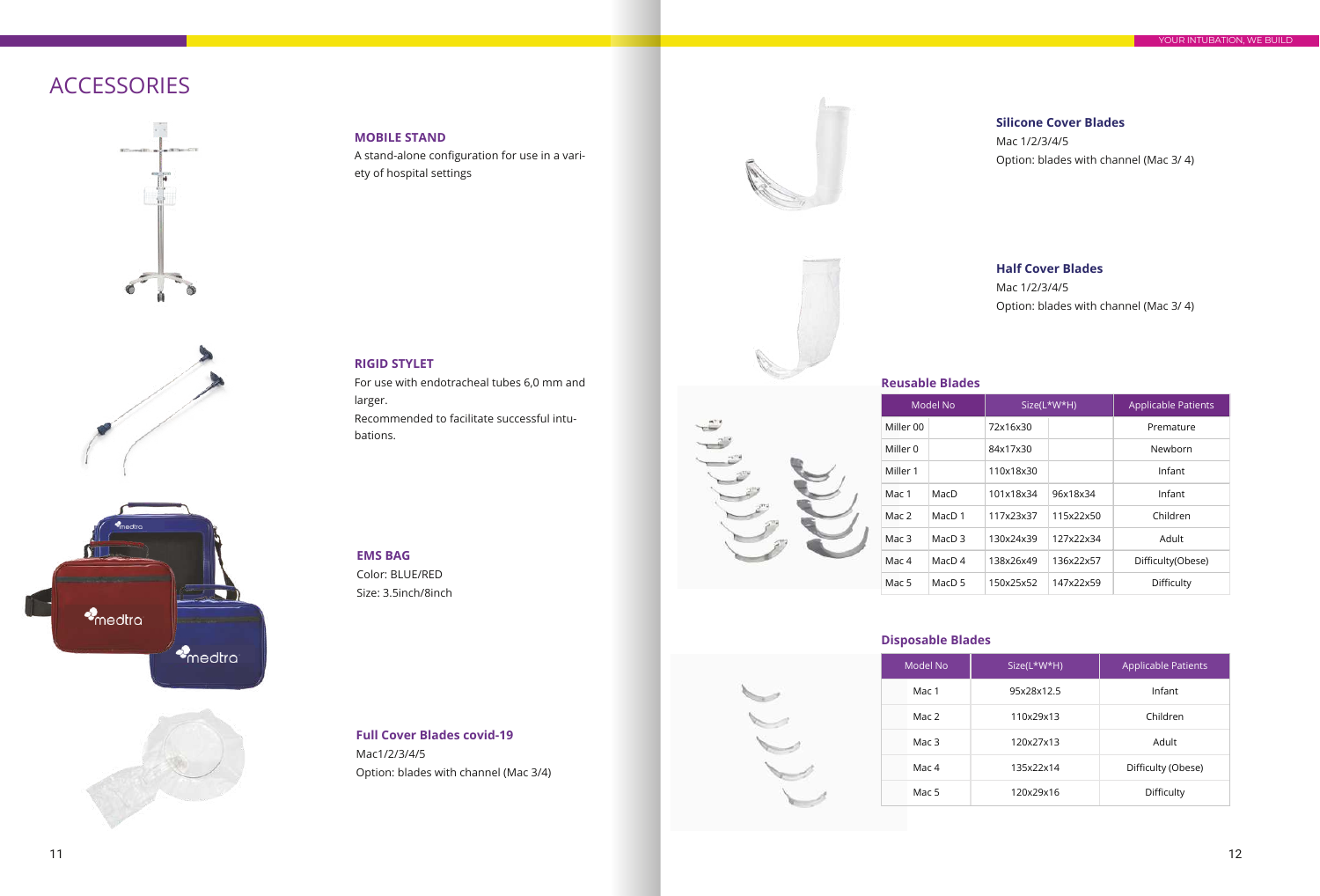# MedScope NEW DESIGN AIRWAY MANAGEMENT

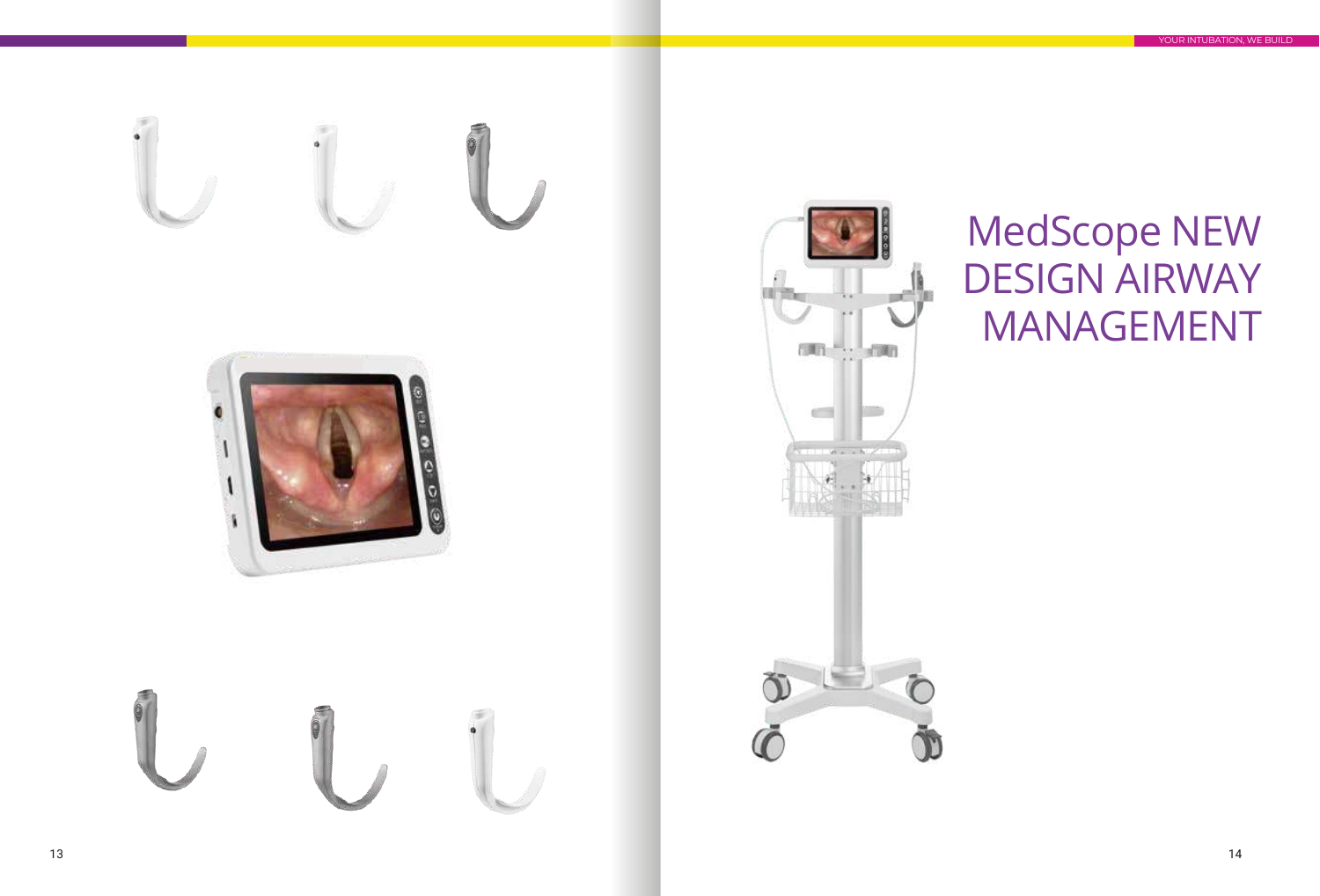

# MedScope New Design Airway Management **Advance**

- All New 3 Blades Design ·
- Fully Disposable blade for No Cross-Contamination ·
- Real Time Snapshot and Video Recording to Confirm the Tube Placement and Education ·
- Blade Size Continue to Expanding for Wide Array Clinical Demands ·
- Titanium Providing Better Maneuverability and Working Space for Routine and Difficult Intubation ·
- External monitor connection capability for education and observation ·

| <b>Type</b>                            | <b>VL4R-EX</b>                            | <b>VL4D-EX</b>                |  |
|----------------------------------------|-------------------------------------------|-------------------------------|--|
| Display                                |                                           | 8 Inch LCD monitor HD Display |  |
| Resolution                             | 1024*768RGB                               |                               |  |
| Data audiovisual output                | Support                                   |                               |  |
| Camera Resolution                      | 2M                                        | 300K                          |  |
| View Angle                             | 66°                                       | 62°                           |  |
| <b>Battery Life Time</b>               | 120-150min                                |                               |  |
| <b>Battery Capacity</b>                | 6400mAh                                   |                               |  |
| <b>Blade type</b>                      | Reusable Blades<br>Disposable Blades      |                               |  |
| Material of Blade                      | Tltanium<br>ABS+PC                        |                               |  |
| <b>Blade Sizing</b>                    | HT 2, HT 3, HT 4                          | HS 2, HS 3, HS 4              |  |
| HDMI&USB Port                          | Include                                   |                               |  |
| <b>Connector for Screen and Handle</b> | Include                                   |                               |  |
| Bracket (with tray)                    | Include                                   |                               |  |
| Attachments                            | Adapter, Power cord, Data connection line |                               |  |

### **TITANINUM REUSABLE VIDEO LARYNGOSCOPES**

### **SINGLE-USE VIDEO LARYNGOSCOPES**



# **Technical Specifications**